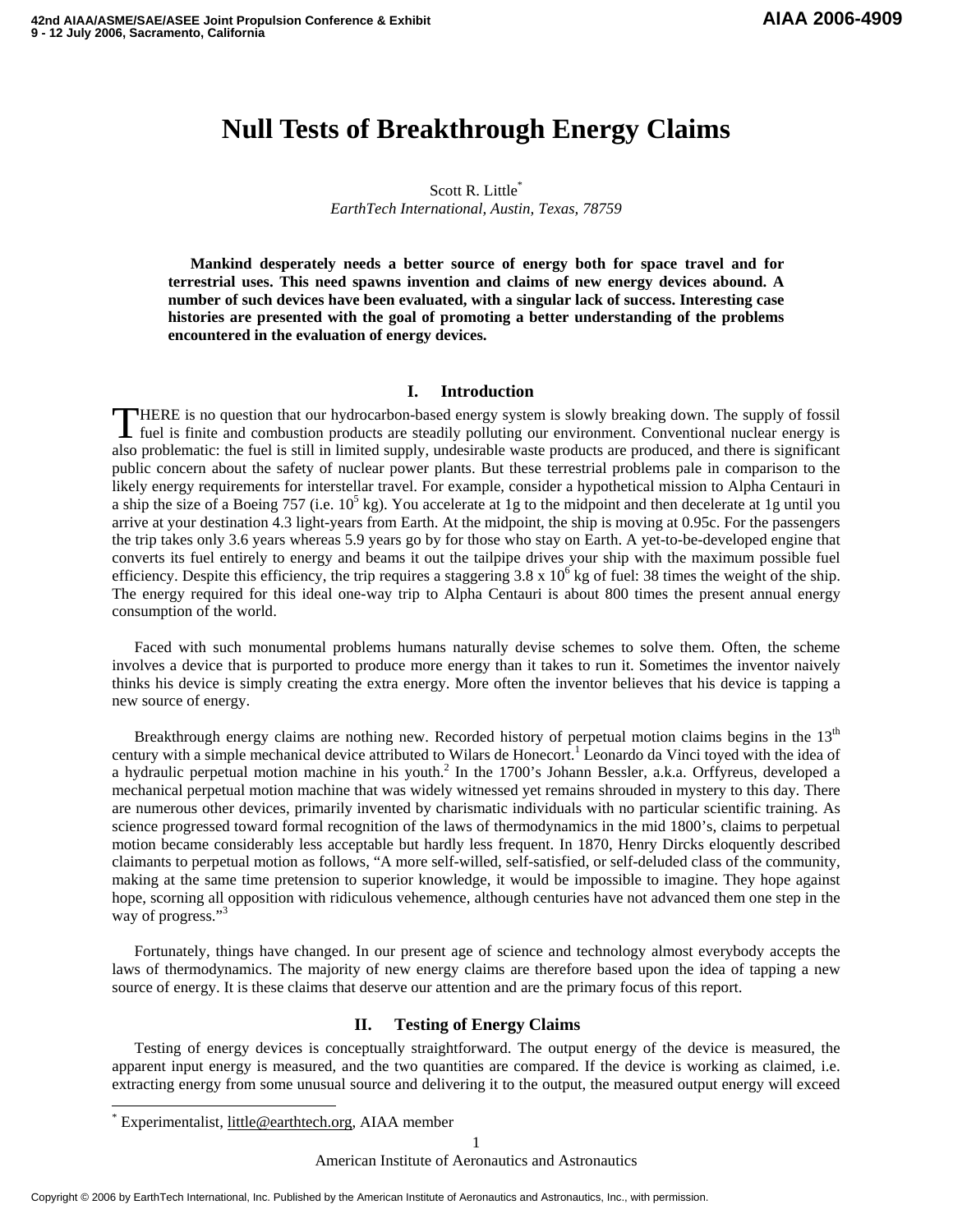the measured input energy. If the device is not working as claimed, the  $1<sup>st</sup>$  Law of Thermodynamics requires that the output energy, including any losses such as heat, must be precisely equal to the input energy.

In the case of an electrical input, measurement of the input energy is relatively straightforward, particularly if the input is steady DC. If the input has temporal variations, a sophisticated power analyzer $4$  may be required to achieve satisfactory measurement accuracy. In the case of mechanical input like a rotating shaft, a dynamometer, which measures torque and angular velocity, is required to directly measure the mechanical input energy.

Measurement of the output energy is often more challenging. Devices that produce direct electrical output can be handled by the methods outlined above for input energy measurement. Devices that produce heat energy as their output require some form of calorimetry. Calorimetry is conceptually simple but, in practice, a great effort is required to reduce errors, primarily systematic, to acceptable levels. It is especially difficult to achieve accuracy levels better than 1% relative. Compared to a calorimeter with 1% relative accuracy, at least an order of magnitude more effort is required to achieve 0.1% accuracy.<sup>5</sup>

A frustrating situation arises when investigating energy claims. A single null test of the claim often proves almost nothing. Regardless of the circumstances one can always say that the test was not conducted properly, e.g. that the right materials were not used, the apparatus was not assembled correctly, or the planets were not properly aligned. Strictly speaking, an infinite number of null tests are required to disprove a claim whereas a single robust positive test suffices to prove a claim.

With this in mind, the ideal condition under which to test an energy claim is with the full cooperation of the claimant using his original apparatus. The testing proceeds rapidly and, in the event of null results, the claimant can ensure as far as possible that the tests are conducted properly. If the original apparatus is not available, a new apparatus must be constructed. In this case, even with the full cooperation of the claimant, there is more room for excuses should the tests yield null results. If the claimant is non-cooperative and the apparatus must be constructed from various documents and records, very little can be proven if the tests are null.

### **III. Some Tests of Breakthrough Energy Claims**

This section contains accounts of some of our tests of breakthrough energy claims. As noted above, the fact that our test results were null does not disprove these claims. We present these cases primarily to promote better understanding of the problems involved in such testing.

## **A. Zero-Point Energy Devices**

Quantum physics predicts the existence of an electromagnetic zero-point field whose energy density is so large that many physicists, unable to accept it as physically real, designate it as virtual. Others accept the zero-point field as real energy that surrounds and pervades everything leaving ordinary matter as nearly negligible foam riding on this vast sea of energy. According to John A. Wheeler, "…elementary particles represent a percentage-wise almost completely negligible change in the locally violent conditions that characterize the vacuum.<sup>56</sup> This viewpoint has led to intense speculation about the possibility of utilizing zero-point energy.

There is a real force that can be attributed to the zero-point field: the Casimir force.<sup>7</sup> Experimentally confirmed,<sup>8</sup> this force arises when conductive surfaces are placed in very close proximity, thus creating a cavity that eliminates certain electromagnetic modes between the plates. The result is an imbalance in the radiation pressure on the two sides of each plate,<sup>9</sup> which produces a net force that pushes the plates together. Some physicists, including Robert Forward,<sup>10</sup> have proposed that the Casimir force provides a means of extracting energy from the zero-point field. Julian Schwinger<sup>11</sup> provided further stimulus by suggesting that the energy released in sonoluminescence was due to Casimir forces acting on the collapsing bubbles.

Our first and most extensive campaign to extract energy from the zero-point field was an effort to replicate the energy claims associated with Ken Shoulder's charge clusters, or EV's as they are popularly known. Shoulders believes that at least one EV is formed in every spark discharge. EV's are supposed to contain about  $10^9$  electrons and exist only during the transit from cathode to anode. Sharply pointed cathodes and a fast rise time for the applied high voltage pulse promote EV formation. The connection with zero-point energy comes from the hypothesis that the compression of electrons into a charge cluster is due to attractive Casimir forces overpowering repulsive Coulomb forces at very short range. Shoulders did a great deal of experimentation with EV's and claimed in US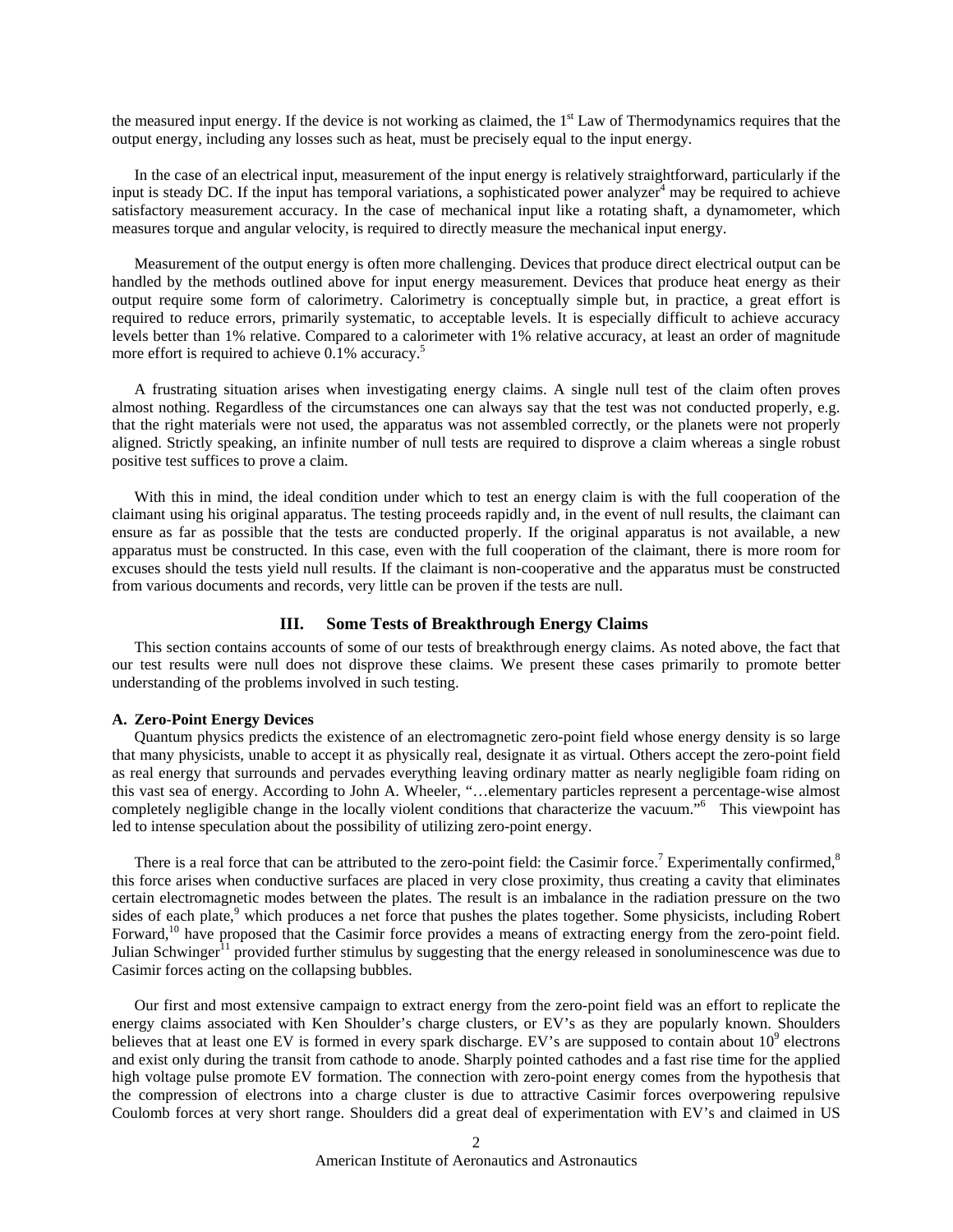Patent 5,018,180 (May 21, 1991) to have observed 96 times more energy released by an EV than required to produce the EV. We pursued this claim for years and were never able to reproduce Shoulder's results. We experimented with numerous setups in an effort to observe the direct electrical energy output that Shoulders had claimed in his patent. Failing that, we attempted calorimetric measurements that were of compounded difficulty because of the low energy levels involved, the difficulty of accurately measuring the input energy delivered to the spark discharge, and the overall difficulty of making sensitive measurements in such an electrically noisy environment. Despite these problems we eventually managed to obtain reasonable accuracy and reliability in our calorimetric measurements of EV's and the results were disappointingly negative.

Schwinger's hypothesis led us to give serious consideration to several cavitation-based energy claims. The Potapov device, invented by Yuri Potapov in Moldavia is an example. The Potapov device consisted simply of a swirl chamber through which water was pumped vigorously to create a vortex and cavitation. Potapov claimed that his device imparted to the water up to 3 times more heat energy than the mechanical energy required to pump the water through it. In this case we were able to obtain a genuine Potapov device for testing and we had limited cooperation from Potapov himself. We constructed a batch calorimeter system in which the device would be operated for a certain period of time to heat up the water contained in a large insulated reservoir. Water was pumped from the reservoir, through the device, and returned to the reservoir. The pump was driven by an electric motor. For the input energy we simply measured the electrical energy required to drive the motor using a 3-phase watthour meter. For the output energy we measured the increase in water temperature and used the total weight of water in the tank to compute the heat energy delivered to the water. Instead of the ~300% efficiency claimed for the Potapov device we observed only 80% at best. As a control, we also measured the heating efficiency of a simple gate valve inserted in the flow path in place of the Potapov device and adjusted to provide about the same flow restriction. The valve heated the water just as efficiently as the Potapov device. The testing went on for months as we struggled to communicate with Potapov. He did not think we were operating his device properly and we made numerous modifications at his request. The test results remained uniformly negative.

Another device (which must remain nameless due to a non-disclosure agreement with the developer) involved a motor-driven rotor in a close-fitting housing. Water was forced through the gaps around the rotor where intense cavitation was supposed to occur. This device was claimed to impart up to 50% more heat energy to the water flowing through it than the mechanical energy required to drive it. We tested this device using a larger version of the same batch calorimeter described above. In this case we constructed a cradle dynamometer to directly measure the mechanical input energy. With a 30 hp electric motor and copious generation of steam by the device, this was a very exciting and sometimes dangerous experiment. However, our measurements never showed any sign of excess energy. Furthermore, by comparing mechanical input energy to heat output energy we were able to obtain a nearperfect energy balance in our measurements, typically 99% +/- 1%. We were fortunate to have significant cooperation from the developer of this device and, during a visit to our facility, we accidentally discovered the source of most of his anomalous readings: improper usage of his electrical power analyzer.

A related claim is that of sonofusion made primarily by Roger Stringham.<sup>12</sup> We first investigated this claim by constructing our own apparatus without any cooperation from Stringham. The apparatus consists of an ultrasonic transducer immersed in heavy water with a Pd target in close proximity. According to Stringham, more heat energy is produced in the apparatus than the acoustic energy delivered by the transducer. We employed a water-flow calorimeter to measure the heat output energy and we spent a great deal of effort to learn how to accurately measure the high-voltage, 20 kHz, low power-factor electrical input energy being delivered to the piezoelectric transducer. To our surprise, a digital oscilloscope that could multiply voltage and current together in real time and integrate the resulting power trace was usually in error by at least 10% relative. A medium-quality power analyzer, whose specifications indicated that it should achieve 2% accuracy, was found to be in error by about 20% relative. Finally we discovered the Clarke-Hess 2330 power analyzer, which appears to actually achieve its accuracy specification of +/- 0.2%. We conducted a total of 48 runs with our apparatus, 12 of which used Pd targets. We never saw any sign of excess heat. After communicating our results to Stringham we arranged to visit his laboratory with a portable version of our calorimeter and our Clarke Hess 2330. In other words, we were given a chance to test his claim using his apparatus with his full cooperation. We succeeded only in demonstrating that his input power measurements were erroneous and understating the actual input power. That was the cause of his apparent excess heat on that day in 1999. Today, Stringham is exploring this phenomenon with considerably reworked apparatus and is claiming even higher excess energy production. We look forward to examining his claims again.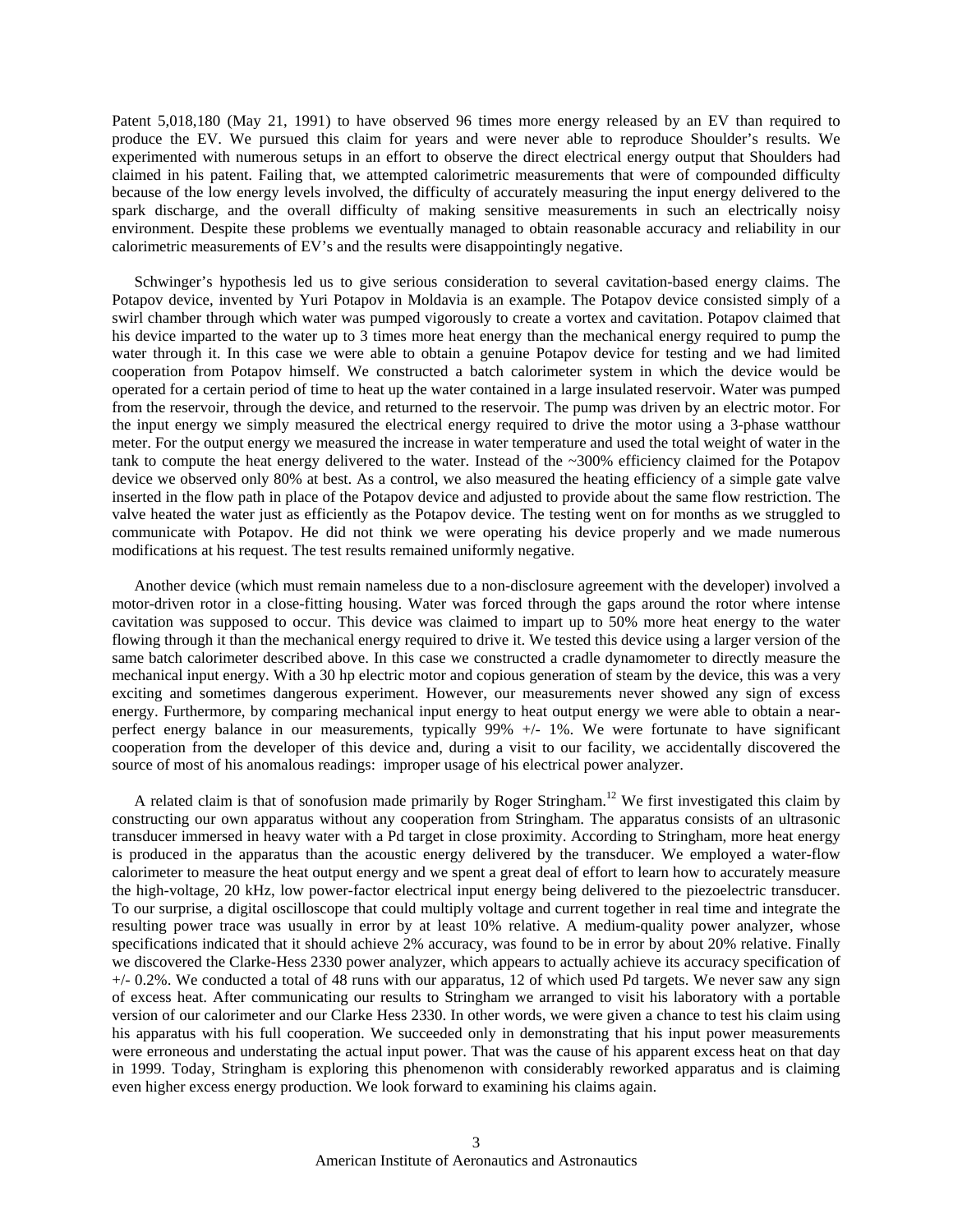EarthTech colleague Hal Puthoff<sup>13</sup> has shown that the ground state of the hydrogen atom can be explained as a dynamic balance between energy lost by the electron due to acceleration radiation and energy absorbed from the zero-point field. The fact that the space between Casimir plates is a region where the zero-point field is reduced in energy density led to speculation that hydrogen might lose some of its ground state energy when placed in such a cavity. If that were the case, then that energy release would constitute zero-point energy conversion and a circulation of hydrogen into and out of a Casimir cavity might produce a continuous extraction of energy from the zero-point field. We have designed and constructed several experiments to explore this hypothesis but without success so far. Most of them were attempts to detect heat energy being released by hydrogen flowing through some form of Casimir cavity. We first tried constructing cavities out of precision optical flats. For the ground state of molecular hydrogen, the optimum cavity spacing is about 1 micrometer. We carefully monitored the gas temperature at the entrance and exit of the cavity looking for signs of heating due to the release of ground state energy. We actually did observe a small temperature increase in this experiment but it turned out to be due only to the Joule-Thompson effect which, for hydrogen, results in a warming of the gas as it flows through a restriction. We also tried using finely powdered metals such as Pt and Pd to create a dense labyrinth of Casimir scale passages. These experiments tended to produce an exciting initial burst of heat when the flow of  $H_2$  was started. But the burst always faded away after a minute or two and it could not be readily repeated. We finally tracked this down to  $H_2 + O_2$  combustion catalyzed by the finely powdered metal. It was not readily repeatable because the apparatus was nearly sealed. Only after the apparatus had been sitting overnight or had been disassembled was there sufficient  $O<sub>2</sub>$  present for another heat burst.

In a different approach to testing this hypothesis we put hydrogen molecules in a Casimir cavity and used absorption spectroscopy to look for a shift in their ground state energy. We performed this experiment at the Synchrotron Radiation Center of the University of Wisconsin-Madison. Following in the footsteps of molecular spectroscopy pioneer Gerhard Herzberg,<sup>14</sup> we used extreme ultra-violet radiation to probe the dissociation energy of  $H_2$  molecules in an appropriate Casimir cavity. We assumed that a depression of the ground state energy would produce a corresponding increase in the dissociation energy. A great deal of effort went into the apparatus for this experiment and we encountered severe problems that forced us to rebuild part of the experiment while at the synchrotron facility. Unfortunately we did not find evidence of the ground state shift, a result we presented at the International Conference on Squeezed States and Uncertainty Relations (ICSSUR 2001), Boston University, 2001. As usual, the possibility remains that such ground state shifts do occur but that this particular experiment did not reveal them. Further effort along this line by a consortium of researchers is planned.<sup>15</sup>

#### **B. Electromagnetic Devices**

A number of electromagnetic energy claims have been made over the past 150 years. Some of them are no more than a continuation of the quest for perpetual motion but with magnets and coils replacing the weights and levers of the earlier devices. Others, particularly the more recent claims, are not so easy to dismiss and deserve to be investigated.

A relatively simple device called the Motionless Electromagnetic Generator (MEG) (US Patent #6,362,718 March 26, 2002) has been widely publicized on the Internet. We constructed our own MEG using detailed construction plans from an independent lab that reportedly had successfully replicated the excess power results. The initial results with our MEG also apparently showed excess power but we soon learned why. The MEG operates at high audio frequencies and delivers several hundred volts and a few milliamperes to a load resistor. This current was being measured using a 10-ohm current-viewing resistor in series with the load resistor. With only a few milliamperes of current through this resistor, the voltage developed is only a few tens of millivolts. At these frequencies it is almost impossible to accurately measure this small voltage while in intimate proximity to the output voltage, which is 4 orders of magnitude higher. Capacitive coupling between the voltmeter or scope leads significantly elevated the observed voltage across the current viewing resistor resulting in overestimation of the output power. Supporting this conclusion was the lack of heating in the load resistor that should have occurred had the apparent output power been correct. When we changed the current viewing resistor to 1000 ohms, which did not significantly affect the load impedance, the apparent excess power disappeared.

The essence of another case, again covered by non-disclosure agreement, can be presented as a good example of an axiom that we have come to embrace: the fact that your instruments cost a lot of money does not guarantee that their results will be accurate. A simple device was being driven by 60 Hz AC power. The output of this device was also 60 Hz AC but at a different voltage. We employed our Clarke-Hess 2330 power analyzer for the input and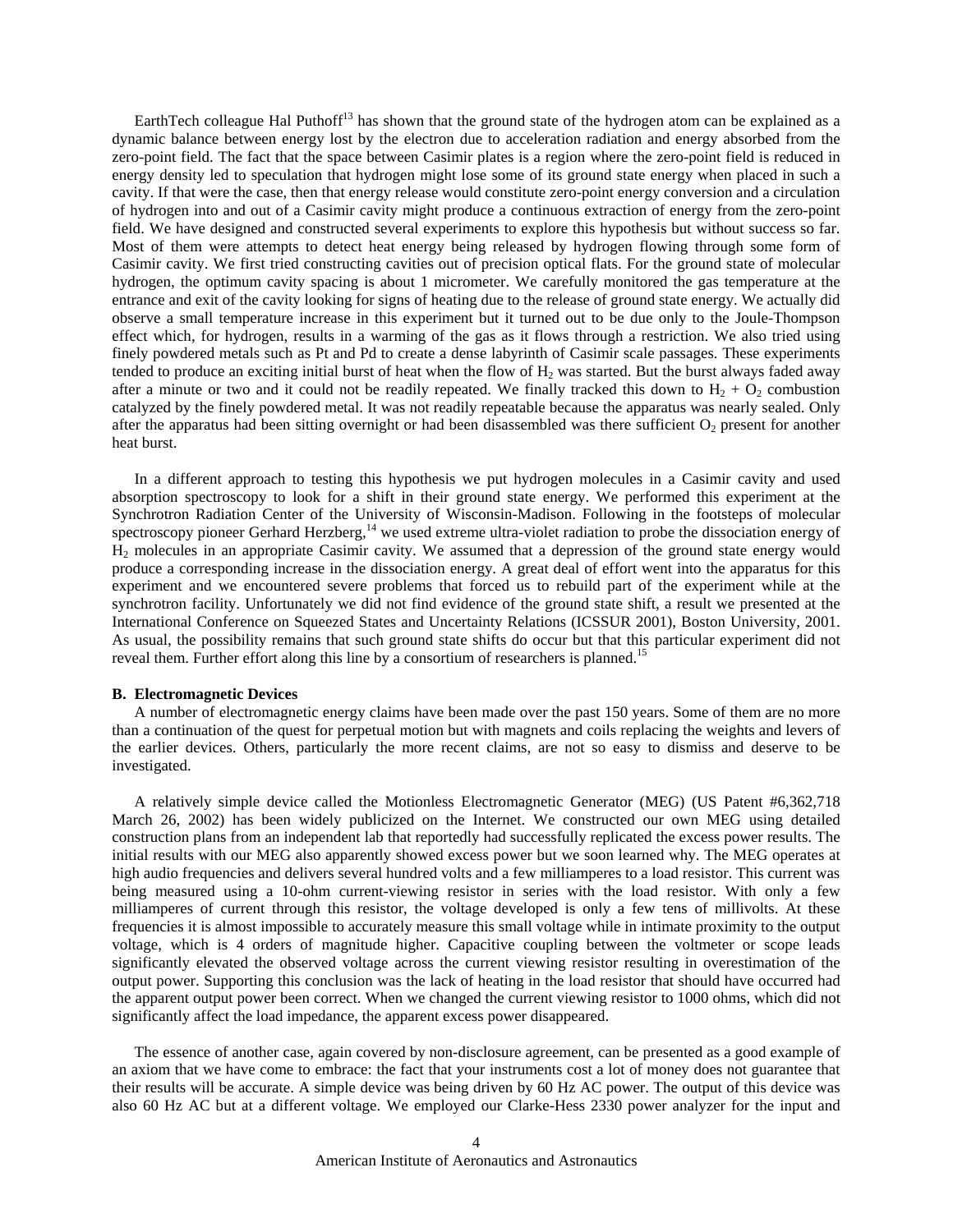output power measurements and obtained a mundane efficiency of ~90% for the device. However, the claimant was using a state-of-the-art high-bandwidth digital oscilloscope with extensive waveform math capabilities (including power calculation) and a sophisticated clamp-on AC/DC current probe. Surprisingly, this \$30,000 collection of modern equipment, while capable of accurate power analysis on a wide variety of waveforms over an impressive range of frequencies, made significant errors in the measurement of power in these 60 Hz signals.

#### **C. Cold Fusion**

In March of 1989 Martin Fleischmann and Stanley Pons of the University of Utah announced that they had succeeded in making D-D fusion occur in an electrochemical cell near room temperature. Compared to the ordinary conditions required for this reaction, this claim was aptly named "cold fusion". The announcement of cold fusion generated intense interest as it promised to solve most if not all of our energy problems here on Earth. The fuel is plentiful and the waste products are relatively benign. However, widespread failure to replicate the experiment soon resulted in rejection of cold fusion by the mainstream scientific community.

Despite this rejection a number of scientists continue to investigate cold fusion. Hundreds of papers reporting positive results have been published and international conferences are held every couple of years. However, to this day, there exists no cold fusion demonstration experiment. That is because cold fusion phenomena are extremely difficult to reproduce. This situation greatly hampers cold fusion research because it makes the usual empirical investigation almost impossible.

The primary signature of cold fusion is excess heat, which means that the electrochemical cell produces more heat power than the electrical power used to stimulate it. Thus calorimetry is often involved in testing cold fusion experiments. In our laboratory we have expended a great deal of effort on the development of calorimeters suitable for cold fusion experiments. Over the years we have had the opportunity to test a relatively small number of cold fusion cells, some that we constructed ourselves and some that were brought to our laboratory by other investigators who had seen positive signs of excess heat in their own labs. None of these cold fusion experiments have shown any convincing evidence of excess heat in our calorimeters. We cannot say that we have never seen *any* signs of excess heat in our laboratory because all calorimeters drift somewhat and, inevitably, that drift sometimes goes in a positive direction and looks just like a low level of genuine excess heat. When that occurs we strive to check the calorimeter's calibration as quickly and thoroughly as possible. Usually the drift in calibration is evident and its magnitude matches, and thus explains, the apparent excess heat signal. In a few cases the calibration check did not explain the apparent excess heat signal. But when we returned the cell to the calorimeter after the calibration check, the excess heat signal did not reappear. This tantalizing behavior either means that the cell did produce low levels of excess heat for a while or the calorimeter was simply drifting up and down in unfortunate synchrony with our observations.

In our laboratory, we are not novices at making measurements. We have about 70 years combined experience designing, building, and operating various measuring systems, gauges, and analytical instruments. In addition we have constructed at least a dozen calorimeter systems over the past 15 years in our quest to identify new energy sources. From this broad perspective it seems safe to say that calorimetry excels at providing a fertile medium for the spawning and nurturing of subtle systematic errors. Furthermore we have found it nearly impossible to anticipate the causes of these errors. Their elucidation usually occurs only after you have constructed the instrument, tested it extensively, and struggled for days to comprehend its misbehavior.

The culmination of our efforts to build an accurate and reliable calorimeter for cold fusion experimentation is an instrument we call MOAC (Mother Of All Calorimeters). This instrument operates on a simple and fundamental principle. Flowing water is used to extract the heat from the cell. The flow rate is measured and the temperature rise of the water is measured. The product of the temperature rise, the flow rate, and the specific heat of water yields the heat power being extracted from the cell. Despite its simple concept, MOAC is not a simple instrument. Two independent computer-based data acquisition systems monitor a total of 45 parameters, including 22 temperatures. Fourteen analog outputs, driven by proportional-derivative feedback algorithms, control various critical parameters.

The cell and heat exchanger are located in a chamber whose walls are made almost perfectly insulating by a system that heats the outer surface of each of the six wall panels so that its temperature matches that of the corresponding inner surface. This active insulation ensures that virtually all of the heat dissipated by the cell leaves the chamber via the flowing water. A cascade of three independent Peltier regulators controls the temperature of the